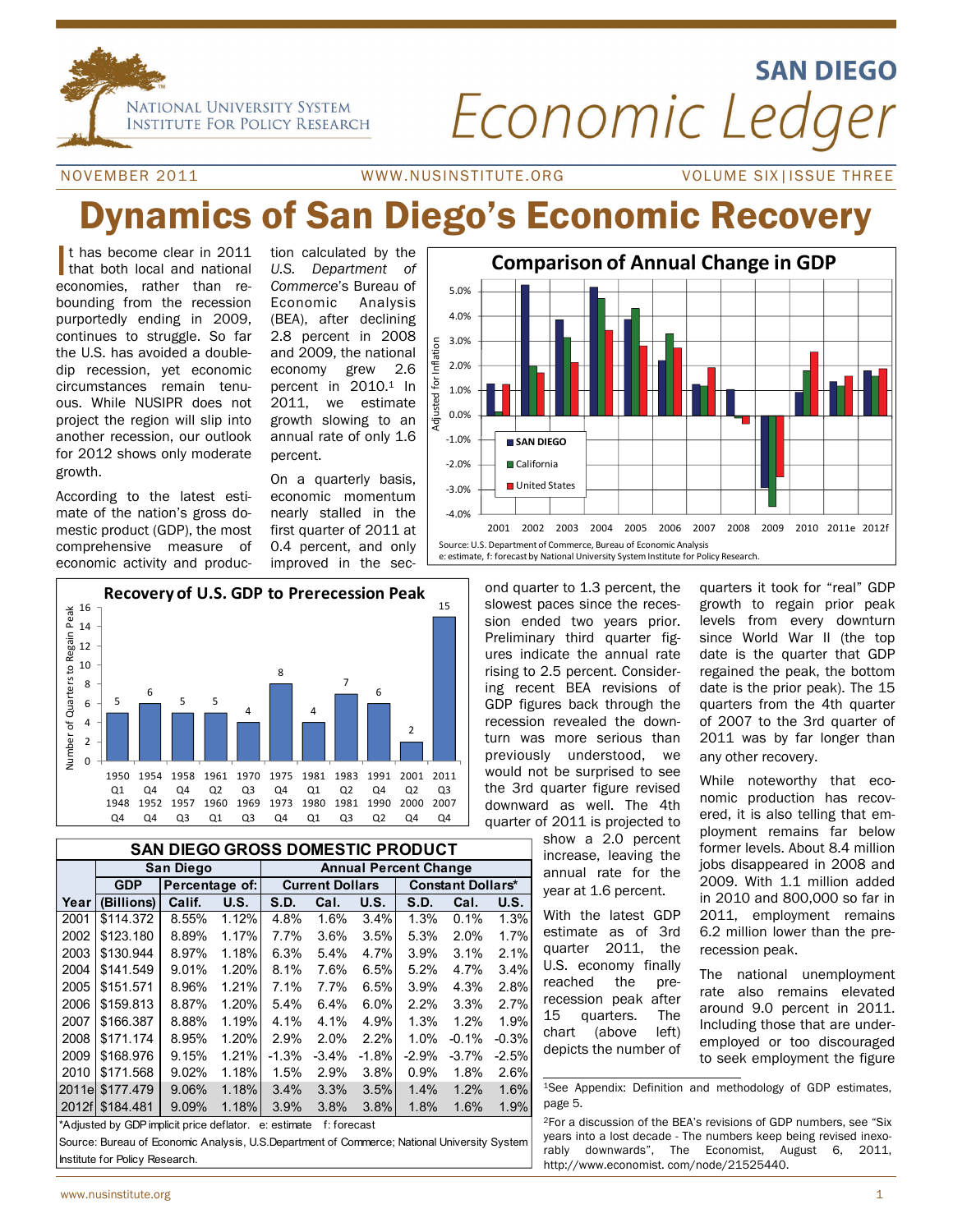#### *(Continued from page 1)*

is well above 16 percent.

#### San Diego and California lag nation's GDP growth

Sub-regional counterparts to the nation's GDP are also calculated by the BEA for state and metropolitan areas.3 The recession and sluggish recovery lag in California and San Diego as evidenced by the rates of GDP change. California's economy fell 3.8 percent between 2007 and 2009, and only recovered 1.8 percent in 2010, according to the BEA estimates.

Although not falling by as much as California, San Diego's 2.9 percent GDP decline in 2009 was deeper than the rest of the nation. The growth reported in 2010 of only 0.9 percent, however, trailed both California and the nation. This seems countervailing to other indicators of economic activity for San Diego. Job growth was stronger, and the unemployment rate remained much lower than California in 2010 and so far in 2011. Since the BEA will revise GDP figures, we

suspect the revision will show San Diego's growth closer to, if not stronger than California in 2010.

Nevertheless, although growth is evident in both San Diego and California, the recovery is weaker than for the rest of the nation. Our estimate of California's economic production in 2011 is for growth to slow to 1.2 percent, while San Diego improves to 1.4 percent. Although not considered a double-dip recession, economic momentum clearly remains lackluster.

Projections for 2012 indicate the economy will continue improving at a sluggish pace. Although the rest of the nation reached the pre-recession peak in 2011, San Diego and California economies, after adjustment for inflation will not recover until 2012.

The economic recovery is also not accomplished with job numbers significantly improving and will remain far below prerecession peaks. San Diego's unemployment rate remains around 10 percent, while California's is nearly 12 percent, the second highest in the nation. This is the result of the more devastating effects of the recession, housing financial meltdown, and business and employment losses absorbed by the state.

#### World rankings remain significant although slipping

Based upon the latest *World Bank* estimates of 2010 national economies, the U.S. remains by far the world's largest economy. Our top ranking may be in jeopardy, however, because of the nation's financial turmoil and fast growing China catching up. Based upon current economic trends, the *International Monetary Fund*  (IMF) projects China will surpass the U.S. economy over the next five years if one adjusts for exchange rates and "purchasing power parity".4

California's prominent ranking



slipped from as high as 5th in the world just ten years ago, to 8th in 2009, and 9th as of 2010, falling behind both Brazil and Italy. Brazil jumped above Italy in 2010 to become the 7th largest economy.

San Diego would rank as the 47th largest economy just after Pakistan at 46th. San Diego's ranking also slipped in recent years largely as the value of the U.S. dollar faltered against other currencies.

San Diego's economy nonetheless exceeds nearly one-half of U.S. states. The metro area's

\$171.6 billion GDP remains larger than 24 state economies.

Among the nation's 366 metropolitan areas, San Diego's 2010 economy ranked 16th. The ranking increased from 17th moving ahead of San Jose-Santa Clara in 2002. With San Jose's vigorous increase in 2010, however, the metro nearly overtook San Diego again, and will likely do so in 2011.

Over the past decade, San Diego's GDP has increased 50 percent, the 5th strongest rise

among the nation's 30 metro areas having GDPs more than \$100 billion. justed for inflation, the eal" increase was 22.4 rcent, which was 8th **thest.** 

n Diego's growth of just  $5$  percent in 2010, hower, along with other California metro areas, is among the lower ins recorded by large etro areas. San Jose as the significant excepn with 13.3 percent in in 2010, by far the thest for the nation's ge metro areas. The xt highest was Housn's 5.6 percent gain.

tate and metropolitan GDP e only estimated on an nual basis. rett Arends, "IMF bombell: Age of America nears d", MarketWatch, Wall *Street Journal*, April 25, 2011, tp://www.marketwatch.com tory/imf-bombshell-age-ofnerica-about-to-end-2011-04-25

| mε<br><b>WORLD RANKING OF GROSS PRODUCT - 2010 U.S. Dollars</b>                                               |                                                                                           |            |  |    |                             |            |                |  |  |  |  |
|---------------------------------------------------------------------------------------------------------------|-------------------------------------------------------------------------------------------|------------|--|----|-----------------------------|------------|----------------|--|--|--|--|
|                                                                                                               | <b>Rank Countries</b>                                                                     | (billions) |  |    | <b>Rank Countries</b>       | (billions) | of             |  |  |  |  |
|                                                                                                               | <b>WORLD</b>                                                                              | \$63,048.8 |  | 26 | Saudi Arabia                | \$375.8    | Ad             |  |  |  |  |
| 1                                                                                                             | <b>UNITED STATES</b>                                                                      | 14,551.8   |  | 27 | Argentina                   | 368.7      | $"$ re         |  |  |  |  |
| 2                                                                                                             | China                                                                                     | 5,878.6    |  | 28 | South Africa                | 363.7      | pe             |  |  |  |  |
| 3                                                                                                             | Japan                                                                                     | 5,497.8    |  | 29 | Iran, Islamic Rep.          | 331.0      | hig            |  |  |  |  |
| 4                                                                                                             | Germany                                                                                   | 3,309.7    |  | 30 | Thailand                    | 318.8      | Sa             |  |  |  |  |
| 5                                                                                                             | France                                                                                    | 2,560.0    |  | 31 | <b>Denmark</b>              | 310.4      | 1.5            |  |  |  |  |
| 6                                                                                                             | United Kingdom                                                                            | 2,246.1    |  | 32 | Greece                      | 304.9      |                |  |  |  |  |
| 7                                                                                                             | <b>Brazil</b>                                                                             | 2,087.9    |  | 33 | Colombia                    | 288.2      | ev<br>Ca       |  |  |  |  |
| 8                                                                                                             | Italy                                                                                     | 2,051.4    |  | 34 | Finland                     | 238.8      |                |  |  |  |  |
|                                                                                                               | <b>CALIFORNIA</b>                                                                         | 1,901.1    |  | 35 | Malaysia                    | 237.8      | wa             |  |  |  |  |
| 9                                                                                                             | India                                                                                     | 1,729.0    |  | 36 | <b>United Arab Emirates</b> | 230.3      | ga             |  |  |  |  |
| 10                                                                                                            | Canada                                                                                    | 1,574.1    |  | 37 | Portugal                    | 228.5      | m <sub>6</sub> |  |  |  |  |
| 11                                                                                                            | Russian Federation                                                                        | 1,479.8    |  | 38 | Hong Kong SAR, China        | 224.5      | wa             |  |  |  |  |
| 12                                                                                                            | Spain                                                                                     | 1,407.4    |  | 39 | Singapore                   | 222.7      | tio            |  |  |  |  |
| 13                                                                                                            | Mexico                                                                                    | 1,039.7    |  | 40 | Egypt, Arab Rep.            | 218.9      | ga             |  |  |  |  |
| 14                                                                                                            | Korea, Rep.                                                                               | 1,014.5    |  | 41 | Israel                      | 217.3      | hig            |  |  |  |  |
| 15                                                                                                            | Australia                                                                                 | 924.8      |  | 42 | Ireland                     | 203.9      | lar            |  |  |  |  |
| 16                                                                                                            | <b>Netherlands</b>                                                                        | 783.4      |  | 43 | Chile                       | 203.4      | ne             |  |  |  |  |
| 17                                                                                                            | Turkey                                                                                    | 735.3      |  | 44 | Philippines                 | 199.6      | tor            |  |  |  |  |
| 18                                                                                                            | Indonesia                                                                                 | 706.6      |  | 45 | Nigeria                     | 193.7      | 3S             |  |  |  |  |
| 19                                                                                                            | Switzerland                                                                               | 523.8      |  | 45 | <b>Czech Republic</b>       | 192.2      | ar             |  |  |  |  |
| 20                                                                                                            | Poland                                                                                    | 468.6      |  | 46 | Pakistan                    | 174.8      | an             |  |  |  |  |
| 21                                                                                                            | Belgium                                                                                   | 467.5      |  |    | <b>SAN DIEGO</b>            | 171.6      | 4 <sub>R</sub> |  |  |  |  |
| 22                                                                                                            | Sweden                                                                                    | 458.0      |  | 47 | Romania                     | 161.6      | sh             |  |  |  |  |
| 23                                                                                                            | Norway                                                                                    | 414.5      |  | 48 | Algeria                     | 159.4      | en             |  |  |  |  |
| 24                                                                                                            | Venezuela, RB                                                                             | 387.9      |  | 49 | Peru                        | 153.8      | Sti            |  |  |  |  |
| 25                                                                                                            | Austria                                                                                   | 376.2      |  | 50 | Kuwait                      | 148.0      | htt            |  |  |  |  |
| /s<br>Source: World Development Indicators database, World Bank; U.S. Department of Commerce, Bureau of<br>an |                                                                                           |            |  |    |                             |            |                |  |  |  |  |
|                                                                                                               | Economic Analysis; National University System Institute for Policy Research.<br>$\bigcap$ |            |  |    |                             |            |                |  |  |  |  |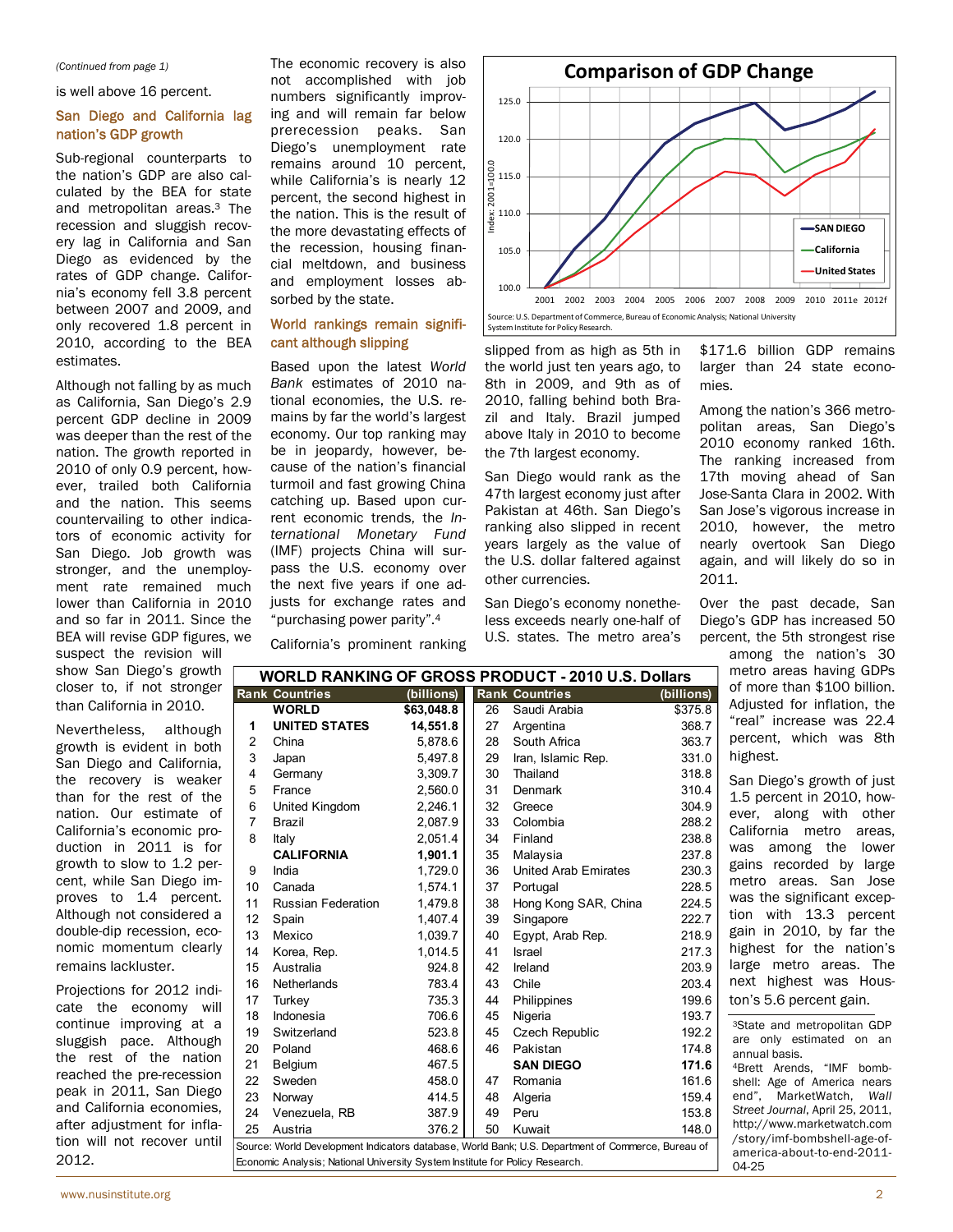



Despite San Jose's stellar performance, California's economic growth in 2010 was relatively weaker than most states. The 1.8 percent "real" increase in California GDP was 34th among states, compared with 2.6 percent across the U.S. Nevertheless, California's \$1.9 trillion

| <b>RANKING OF LARGEST METROPOLITAN GDPS</b>                                                                                 |                                      |                                      |             |                |              |                      |                               |                       |              |                |  |
|-----------------------------------------------------------------------------------------------------------------------------|--------------------------------------|--------------------------------------|-------------|----------------|--------------|----------------------|-------------------------------|-----------------------|--------------|----------------|--|
| 2010                                                                                                                        |                                      | 2010<br><b>Change</b>                |             |                |              |                      | <b>Adjusted for inflation</b> |                       |              |                |  |
| <b>Rnk</b>                                                                                                                  | Area                                 | (\$millions)                         | '10/'01 Rnk | '10/'09 Rnk    |              |                      | '10/'01 Rnk                   |                       | '10/'09 Rnk  |                |  |
| 1                                                                                                                           | New York-Northern New Jersey-Long    |                                      |             |                |              |                      |                               |                       |              |                |  |
|                                                                                                                             | Island, NY-NJ-PA                     | \$1,280,517 40.0%                    |             | 19             | 5.5%         | 4                    | 13.6%                         | 20                    | 4.7%         | 4              |  |
| 2                                                                                                                           | Los Angeles-Long Beach-Santa Ana,    |                                      |             |                |              |                      |                               |                       |              |                |  |
|                                                                                                                             | CА                                   | 735,743 40.3%                        |             | 18             | 2.6%         | 21                   | 16.0%                         | 16                    | 1.7%         | 19             |  |
| 3                                                                                                                           | Chicago-Joliet-Naperville, IL-IN-WI  | 532,331 32.0%                        |             | 26             | 3.0%         | 17                   | 6.6%                          | 26                    | 1.9%         | 17             |  |
| 4                                                                                                                           | Washington-Arlington-Alexandria, DC- |                                      |             |                |              |                      |                               |                       |              |                |  |
|                                                                                                                             | VA-MD-WV                             | 425, 167 61.4%                       |             | 2              | 4.2%         | 10                   | 30.0%                         | $\overline{4}$        | 3.6%         | $\overline{7}$ |  |
| 5                                                                                                                           | Houston-Sugar Land-Baytown, TX       | 384,603 64.9%                        |             | $\mathbf{1}$   | 5.6%         | $\overline{c}$       | 20.7%                         | 10                    | 1.6%         | 20             |  |
| 6                                                                                                                           | Dallas-Fort Worth-Arlington, TX      | 374,081 49.2%                        |             | 6              | 4.3%         | 9                    | 24.2%                         | 6                     | 2.5%         | 12             |  |
| $\overline{7}$                                                                                                              | Philadelphia-Camden-Wilmington, PA-  |                                      |             |                |              |                      |                               |                       |              |                |  |
|                                                                                                                             | NJ-DE-MD                             | 346,932 43.9%                        |             | 14             | 3.4%         | 13                   | 16.2%                         | 14                    | 2.3%         | 14             |  |
| 8                                                                                                                           | San Francisco-Oakland-Fremont, CA    | 325,927 36.7%                        |             | 21             | 2.3%         | 24                   | 11.8%                         | 23                    | 0.5%         | 29             |  |
| 9                                                                                                                           | Boston-Cambridge-Quincy, MA-NH       | 313,690 35.6%                        |             | 23             | 5.5%         | 3                    | 12.9%                         | 21                    | 4.8%         | $\overline{2}$ |  |
| 10                                                                                                                          | Atlanta-Sandy Springs-Marietta, GA   | 272,362 33.3%                        |             | 25             | 2.2%         | 25                   | 11.1%                         | 24                    | 1.6%         | 21             |  |
| 11                                                                                                                          | Miami-Fort Lauderdale-Pompano        |                                      |             |                |              |                      |                               |                       |              |                |  |
|                                                                                                                             | Beach, FL                            | 257,560 41.5%                        |             | 17             | 1.7%         | 26                   | 16.1%                         | 15                    | 1.1%         | 25             |  |
| 12                                                                                                                          | Seattle-Tacoma-Bellevue, WA          | 231,221 46.6%                        |             | 11             | 2.6%         | 22                   | 21.3%                         | 9                     | 1.9%         | 18             |  |
| 13                                                                                                                          | Minneapolis-St. Paul-Bloomington,    |                                      |             |                |              |                      |                               |                       |              |                |  |
|                                                                                                                             | MN-WI                                | 199,596 38.0%                        |             | 20             | 4.4%         | 8                    | 13.6%                         | 19                    | 3.4%         | 8              |  |
| 14                                                                                                                          | Detroit-Warren-Livonia, MI           | 197,773                              | 7.8%        | 30             | 3.6%         | 12                   | $-8.8%$                       | 30                    | 2.8%         | 10             |  |
| 15                                                                                                                          | Phoenix-Mesa-Glendale, AZ            | 190,601 48.4%                        |             | $\overline{7}$ | 1.3%         | 29                   | 24.9%                         | 5                     | 0.7%         | 28             |  |
| 16                                                                                                                          | <b>SAN DIEGO-CARLSBAD-SAN</b>        |                                      |             |                |              |                      |                               |                       |              |                |  |
|                                                                                                                             | <b>MARCOS, CA</b>                    | 171,568 50.0%                        |             | 5              | $1.5\%$      | 28                   | 22.4%                         | 8                     | 0.9%         | 26             |  |
| 17                                                                                                                          | San Jose-Sunnyvale-Santa Clara, CA   | 168,517 42.7%                        |             | 16             | 13.3%        | $\mathbf{1}$         | 42.8%                         | $\overline{c}$        | 13.4%        | $\mathbf{1}$   |  |
| 18                                                                                                                          | Denver-Aurora-Broomfield, CO         | 157,567 43.2%                        |             | 15             | 2.8%         | 18                   | 18.1%                         | 12                    | 1.3%         | 24             |  |
| 19                                                                                                                          | Baltimore-Towson, MD                 | 144,789 47.4%                        |             | 8              | 4.1%         | 11                   | 17.9%                         | 13                    | 3.3%         | 9              |  |
| 20                                                                                                                          | St. Louis, MO-IL                     | 129,734 30.8%                        |             | 27             | 2.7%         | 19                   | 4.9%                          | 27                    | 1.5%         | 22             |  |
| 21                                                                                                                          | Portland-Vancouver-Hillsboro, OR-WA  | 124,683 60.8%                        |             | 3              | 5.0%         | 6                    | 49.3%                         | $\mathbf{1}$          | 4.7%         | 3              |  |
| 22                                                                                                                          | Pittsburgh, PA                       | 115,752 36.0%                        |             | 22             | 5.4%         | 5                    | 7.4%                          | 25                    | 4.1%         | 5              |  |
| 23                                                                                                                          | Tampa-St. Petersburg-Clearwater, FL  | 113,702 46.8%                        |             | 10             | 1.7%         | 27                   | 20.2%                         | 11                    | 0.9%         | 27             |  |
| 24                                                                                                                          | Charlotte-Gastonia-Rock Hill, NC-SC  | 113,568 47.2%                        |             | 9              | 3.4%         | 14                   | 22.9%                         | $\overline{7}$        | 2.6%         | 11             |  |
| 25                                                                                                                          | Riverside-San Bernardino-Ontario, CA | 109,818 44.4%                        |             | 13             | 0.3%         | 30                   | 14.3%                         | 18                    | $-0.6%$      | 30             |  |
| 26                                                                                                                          | Kansas City, MO-KS                   | 105,968 35.6%                        |             | 24             | 2.4%         | 23                   | 12.4%                         | 22                    | 1.5%         | 23             |  |
| 27                                                                                                                          | Cleveland-Elyria-Mentor, OH          | 105,625 23.9%                        |             | 29             | 3.4%         | 15                   | 0.3%                          | 29                    | 2.2%         | 15             |  |
| 28                                                                                                                          | Indianapolis-Carmel, IN              | 105,163 44.8%                        |             | 12             | 4.7%         | $\overline{7}$       | 15.9%                         | 17                    | 3.6%         | 6              |  |
| 29                                                                                                                          | Orlando-Kissimmee-Sanford, FL        | 104,107 60.0%                        |             | $\overline{4}$ | 2.7%         | 20                   | 30.9%                         | 3                     | 2.4%         | 13             |  |
| 30                                                                                                                          | Cincinnati-Middletown, OH-KY-IN      | 100,594 29.6%                        |             | 28             | 3.2%<br>3.7% | 16                   | 4.7%                          | 28                    | 2.1%<br>2.5% | 16             |  |
|                                                                                                                             | All 366 U.S. Metropolitan Areas      | 13,071,502 42.5%                     |             |                | 2.9%         |                      | 15.7%                         |                       | 1.8%         | 34             |  |
| 1<br>$\overline{c}$                                                                                                         | <b>California</b><br>Texas           | \$1,901,088 42.1%<br>1,207,494 57.7% |             | 30<br>8        | 5.3%         | 39<br>$\overline{7}$ | 17.6%<br>23.5%                | 21<br>10 <sup>1</sup> | 2.8%         | 17             |  |
| 3                                                                                                                           | New York                             | 1, 159, 540 43.1%                    |             | 27             | 6.0%         | 5                    | 15.4%                         | 25                    | 5.1%         | 2              |  |
|                                                                                                                             | <b>United States</b>                 | \$14,551,782 42.4%                   |             |                | 3.8%         | 5                    | 15.3%                         |                       | 2.6%         |                |  |
| Source: U.S. Department of Commerce, Bureau of Economic Analysis; National University System Institute for Policy Research. |                                      |                                      |             |                |              |                      |                               |                       |              |                |  |

cent). San Diego per capita GDP remains above state and national averages

economy remains by far the nation's largest state economy, accounting for 13 percent of U.S. GDP. The next largest state economies are Texas at \$1.2 trillion (8.3 percent) and New York at \$1.16 trillion (8.0 per-

San Diego's 2010 per capita GDP of \$55,237 remains significantly higher than both the U.S. and California. Among 366 metro areas, San Diego per capita GDP was 37th highest and 17th among large metro areas with GDP of \$100 billion or more.

The recession caused a bigger decline in San Diego's average than for the rest of the U.S. or California. San Diego's GDP per capita remains 5.2 percent below the 2007 peak. In comparison, the U.S. per capita figure fell 4.6 percent between 2007 and 2009, before increasing 1.7 percent in 2010, while California dropped 5.7 percent, before slightly rising 0.7 percent.

#### Composition of San Diego GDP by industry

The industry components of San Diego's GDP show "real estate, rental, and leasing" activities have the largest contribution to the local economy. Although decreasing \$1.1 billion over the past two years, real estate activities still account for 19.4 percent of the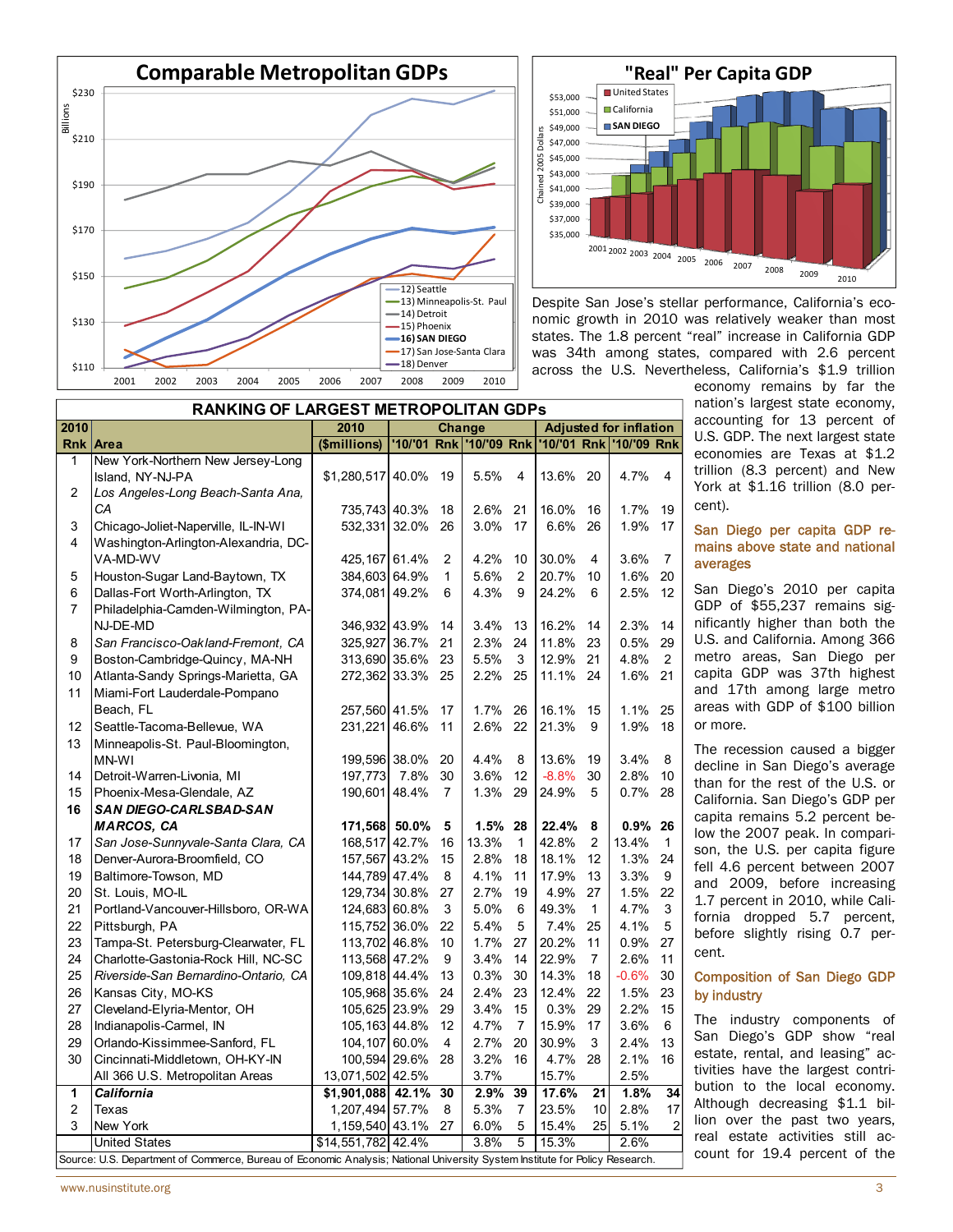



"Government", including state, local, federal, and military, has the next largest share (18 percent). Government contribu-

tions to San Diego's economy rose significantly over the past decade almost entirely because of increased military spending.

"Professional and business services" also increased slightly as a percentage of the overall economy, up from 13.6 percent in 2001 to 14.1 percent in 2010.

After faltering from 2007 to 2009, wholesale and retail trade maintains a slightly larger impact (9.5 percent) than manufacturing (8.6 percent).

Despite significant losses in manufacturing employment over the past decade in San Diego, the industry continually increased production every year since 2003. This is a result of increasing high value-added mechanized manufacturing production processes that utilizes fewer workers. Requiring greater

technical skills, with much higher compensation, fewer manufacturing positions produce far greater output. Perhaps most surprising is annual manufacturing production increased \$1.9 billion the past two years, the strongest increase in value of any industry in San Diego.



The primary reason San Diego's GDP did not have stronger growth the past two years is the significant decline reported by the "information" industry. This one sector lost nearly \$1.9 billion of economic production the past two years.

Construction also steadily declined the past four years. Since a peak in 2006, annual economic production in the local construction industry has fallen by \$2.48 billion.

### Contrasting San Diego industry production trends

Comparing San Diego's "real" economic trends by industry over the past year with California and the U.S. reveals significant contrasts. San Diego's

| SAN DIEGO-CARLSBAD-SAN MARCOS, CA (MSA) GDP BY INDUSTRY |                                                                                                                             |                 |                 |          |                        |      |                           |                   |        |  |
|---------------------------------------------------------|-----------------------------------------------------------------------------------------------------------------------------|-----------------|-----------------|----------|------------------------|------|---------------------------|-------------------|--------|--|
|                                                         | Change<br>2010                                                                                                              |                 |                 |          | <b>Percent Change</b>  |      | <b>Inflation Adjusted</b> |                   |        |  |
| <b>Industry</b>                                         | (\$millions)                                                                                                                | '09/'08 '10/'09 |                 |          | 09/'08 '10/'09 '10/'01 |      |                           | '09/'08 '10/'09   | '10'01 |  |
| All industry total                                      | \$171,568 - \$2,198 \$2,592                                                                                                 |                 |                 | $-1.3%$  | 1.5%                   | 50%  | $-2.9%$                   | 0.9%              | 22%    |  |
| <b>Private industries</b>                               | 140,845                                                                                                                     | $-3,353$        | 2,107           | $-2.4%$  | 1.5%                   | 47%  | $-4.0%$                   | 1.2%              | 25%    |  |
| Private goods-producing industries                      | 21,949                                                                                                                      | $-107$          | 575             | $-0.5%$  | 2.7%                   | 36%  | $-2.9%$                   | 2.3%              | 20%    |  |
| Private services-providing industries                   | 118,896                                                                                                                     | $-3,245$        | 1,532           | $-2.7%$  | 1.3%                   | 50%  | $-4.1%$                   | 1.0%              | 26%    |  |
| Natural resources and mining                            | 1,089                                                                                                                       | $-123$          | 134             | $-11.4%$ | 14.0%                  | 45%  | 25.3%                     | $-1.2%$           | 13%    |  |
| Agriculture, forestry, fishing, and hunting             | 762                                                                                                                         | $-57$           | 116             |          | $-8.1\%$ 18.0%         | 24%  | 18.0%                     | 2.4%              | 8%     |  |
| Mining                                                  | 327                                                                                                                         | $-66$           | 18 <sup>1</sup> | $-17.6%$ | 5.8%                   | 144% | 40.9%                     | $-8.5%$           | 16%    |  |
| Construction                                            | 6,147                                                                                                                       | $-1,014$        | $-421$          | $-13.4%$ | $-6.4%$                | 12%  | $-15.2%$                  | $-4.2%$           | $-27%$ |  |
| Manufacturing                                           | 14,713                                                                                                                      | 1,029           | 862             | 8.0%     | 6.2%                   | 49%  | 2.2%                      | 5.6%              | 64%    |  |
| Durable goods                                           | 11,012                                                                                                                      | 790             | 542             | 8.2%     | 5.2%                   | 52%  | 3.6%                      | 5.0%              | 87%    |  |
| Nondurable goods                                        | 3,701                                                                                                                       | 240             | 320             | 7.6%     | 9.5%                   | 43%  | $-2.1%$                   | 7.4%              | 11%    |  |
| Trade                                                   | 16,383                                                                                                                      | $-1,276$        | 661             | $-7.5%$  | 4.2%                   | 22%  | $-4.0%$                   | 4.5%              | 13%    |  |
| Wholesale trade                                         | 6,957                                                                                                                       | $-655$          | 254             | $-8.9%$  | 3.8%                   | 31%  | $-1.3%$                   | 4.5%              | 32%    |  |
| Retail trade                                            | 9,426                                                                                                                       | $-621$          | 407             | $-6.4%$  | 4.5%                   | 16%  | $-5.9%$                   | 4.4%              | 2%     |  |
| Transportation and utilities                            | 5,152                                                                                                                       | 249             | $-42$           | 5.0%     | $-0.8%$                | 109% | $-4.8%$                   | $-2.5%$           | 55%    |  |
| Transportation and warehousing                          | 1,840                                                                                                                       | $-136$          | 61              | $-7.1%$  | 3.4%                   | 39%  | $-13.4%$                  | 1.4%              | 14%    |  |
| <b>Utilities</b>                                        | 3,312                                                                                                                       | 385             | $-103$          | 12.7%    | $-3.0%$                | 190% | 0.5%                      | $-4.4%$           | 102%   |  |
| Information                                             | 9,751                                                                                                                       | $-1,815$        | $-1,063$        | $-14.4%$ | $-9.8%$                | 49%  |                           | $-14.6\% -10.1\%$ | 68%    |  |
| <b>Financial activities</b>                             | 41,243                                                                                                                      | 81              | $-325$          | 0.2%     | $-0.8%$                | 50%  | $-1.2%$                   | $-0.1%$           | 24%    |  |
| Finance and insurance                                   | 7,937                                                                                                                       | 415             | 483             | 5.9%     | 6.5%                   | 24%  | 5.2%                      | 4.3%              | 3%     |  |
| Real estate and rental and leasing                      | 33,306                                                                                                                      | $-335$          | $-808$          | $-1.0%$  | $-2.4%$                | 58%  | $-2.5%$                   | $-1.1%$           | 31%    |  |
| Professional and business services                      | 24,276                                                                                                                      | $-680$          | 1,466           | $-2.9%$  | 6.4%                   | 56%  | $-4.4%$                   | 5.0%              | 24%    |  |
| Professional, scientific, technical services            | 17,391                                                                                                                      | $-245$          | 741             | $-1.5%$  | 4.5%                   | 64%  | $-2.5%$                   | 3.1%              | 31%    |  |
| Management of companies, enterprises                    | 2,235                                                                                                                       | 36              | 689             |          | 2.4% 44.6%             | 49%  | 5.8%                      | 40.9%             | 0%     |  |
| Administrative, waste management services               | 4,650                                                                                                                       | $-471$          | 36              | $-9.3%$  | 0.8%                   | 33%  | $-13.3%$                  | $-0.3%$           | 13%    |  |
| Education and health services                           | 11,174                                                                                                                      | 828             | 507             | 8.4%     | 4.8%                   | 85%  | 3.9%                      | 2.2%              | 37%    |  |
| <b>Educational services</b>                             | 1,498                                                                                                                       | 177             | $-18$           | 13.2%    | $-1.2%$                | 130% | 5.9%                      | $-5.6%$           | 34%    |  |
| Health care and social assistance                       | 9,676                                                                                                                       | 651             | 524             | 7.7%     | 5.7%                   | 80%  | 3.6%                      | 3.6%              | 38%    |  |
| Leisure and hospitality                                 | 7,044                                                                                                                       | $-613$          | 175             | $-8.2%$  | 2.5%                   | 45%  | $-12.2%$                  | 2.8%              | 12%    |  |
| Arts, entertainment, and recreation                     | 1,581                                                                                                                       | $-248$          | 31              | $-13.8%$ | 2.0%                   | 47%  | $-15.6%$                  | 4.4%              | 19%    |  |
| Accommodation and food services                         | 5,463                                                                                                                       | $-366$          | 145             | $-6.4%$  | 2.7%                   | 44%  | $-11.2%$                  | 2.4%              | 10%    |  |
| Other services, except government                       | 3,873                                                                                                                       | $-19$           | 153             | $-0.5%$  | 4.1%                   | 29%  | $-5.8%$                   | 3.1%              | $-8%$  |  |
| Government                                              | 30.723                                                                                                                      | 1.154           | 485             | 4.0%     | 1.6%                   | 63%  | 2.1%                      | $-0.1%$           | 10%    |  |
|                                                         | Source: U.S. Department of Commerce, Bureau of Economic Analysis; National University System Institute for Policy Research. |                 |                 |          |                        |      |                           |                   |        |  |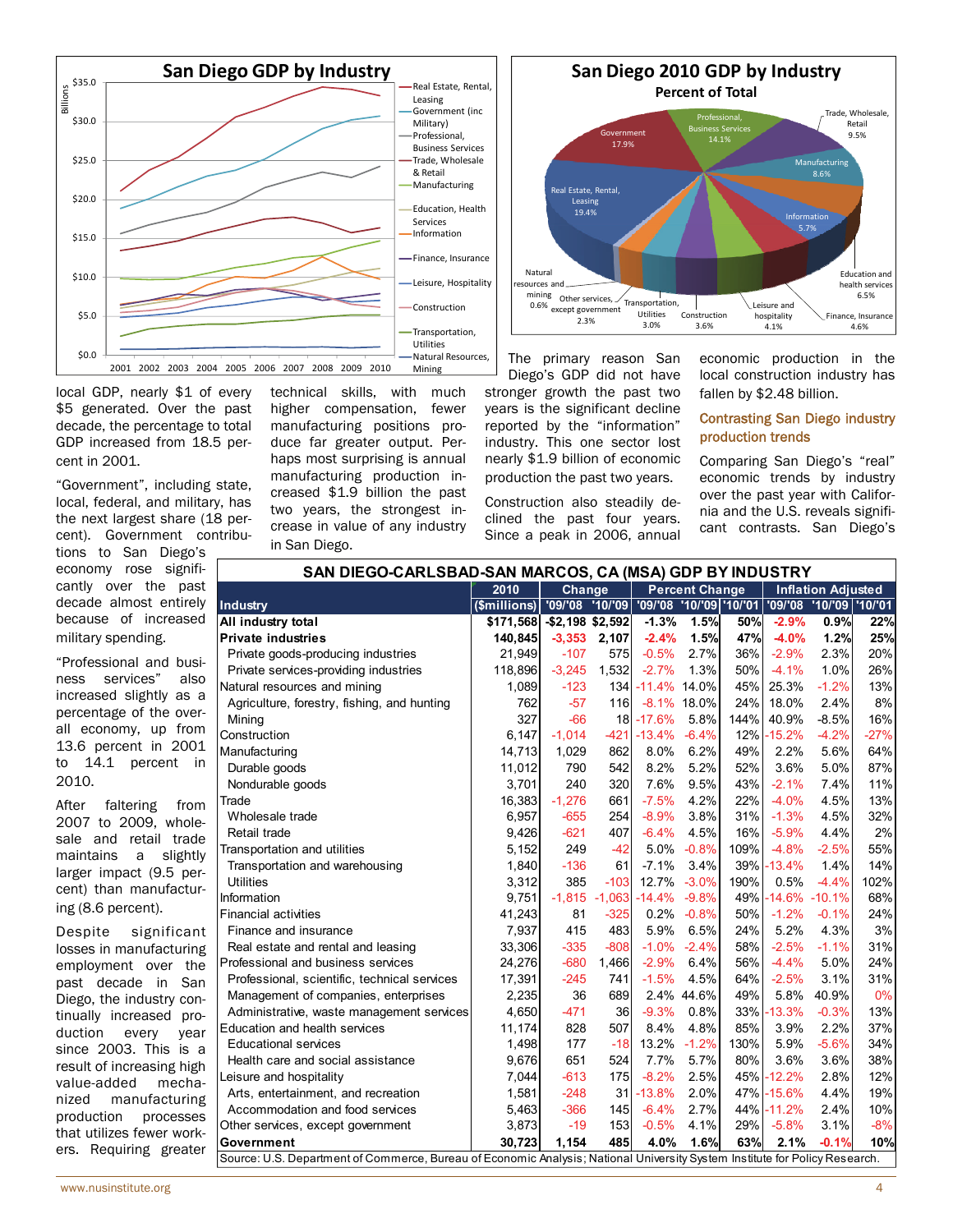| <b>COMPONENTS OF PERCENT CHANGE</b>                                 |            |        |        | <b>Components of Percent Change in</b> |                                                                                   |  |  |  |  |  |  |  |
|---------------------------------------------------------------------|------------|--------|--------|----------------------------------------|-----------------------------------------------------------------------------------|--|--|--|--|--|--|--|
| IN "REAL" GDP, 2009-10                                              |            |        |        |                                        |                                                                                   |  |  |  |  |  |  |  |
|                                                                     | <b>SAN</b> | Cali-  |        | "Real" GDP by Industry, 2009-10        |                                                                                   |  |  |  |  |  |  |  |
| <b>Industry Sectors</b><br><b>DIEGO</b>                             |            | fornia | U.S.   | Prof, business services                |                                                                                   |  |  |  |  |  |  |  |
| <b>Percent change</b>                                               | 0.90       | 1.80   | 2.60   | Trade - wholesale, retail              |                                                                                   |  |  |  |  |  |  |  |
| Professional, business services                                     | 0.68       | 0.51   | 0.34   | Durable-goods manf                     |                                                                                   |  |  |  |  |  |  |  |
| Trade                                                               | 0.41       | 0.54   | 0.53   |                                        |                                                                                   |  |  |  |  |  |  |  |
| Durable-goods manufacturing                                         | 0.31       | 0.76   | 0.61   | Nondurable-goods manf                  |                                                                                   |  |  |  |  |  |  |  |
| Nondurable-goods manuf<br>0.15                                      |            | (0.35) | 0.04   | Educ, health services                  |                                                                                   |  |  |  |  |  |  |  |
| Education and health services                                       | 0.14       | 0.21   | 0.21   | Leisure, hospitality                   |                                                                                   |  |  |  |  |  |  |  |
| Leisure and hospitality                                             | 0.12       | 0.15   | 0.14   | Other services                         | $\blacksquare$ SAN DIEGO: 0.9%                                                    |  |  |  |  |  |  |  |
| <b>Other services</b>                                               | 0.07       | 0.02   | 0.04   | Natl resources, mining                 | California: 1.8%                                                                  |  |  |  |  |  |  |  |
| Natural resources and mining                                        | (0.01)     | 0.03   | 0.06   |                                        |                                                                                   |  |  |  |  |  |  |  |
| Financial activities                                                | (0.03)     | (0.05) | 0.36   | Government                             | $\blacksquare$ U.S.: 2.6%                                                         |  |  |  |  |  |  |  |
| lGovernment                                                         | (0.03)     | (0.34) | 0.04   | Fin, insur, real estate                |                                                                                   |  |  |  |  |  |  |  |
| Transportation and utilities                                        | (0.08)     | (0.01) | 0.07   | Transportation, utils                  |                                                                                   |  |  |  |  |  |  |  |
| lConstruction                                                       | (0.16)     | (0.20) | (0.14) | Construction                           |                                                                                   |  |  |  |  |  |  |  |
| Information                                                         | (0.65)     | 0.53   | 0.22   | Information                            |                                                                                   |  |  |  |  |  |  |  |
| Source: U.S. Department of Commerce, Bureau of Economic             |            |        |        |                                        |                                                                                   |  |  |  |  |  |  |  |
| Analysis; National University System Institute for Policy Research. |            |        |        |                                        | 0.5<br>0.7<br>$-0.5$<br>$-0.3$<br>$-0.1$<br>0.3<br>$-0.7$<br>0.1<br>Desemb Chaman |  |  |  |  |  |  |  |

### Information Construction Transportation,utils Fin, insur, real estate Government Natlresources, mining Other services Leisure, hospitality Educ,health services Nondurable‐goodsmanf Durable‐goodsmanf Trade - wholesale, retail Prof, business services **Components of Percent Change in "Real" GDP by Industry, 2009‐10** SAN DIEGO: 0.9% California: 1.8% ■ U.S.: 2.6%

professional and business services far exceed both California and U.S. production by this sector. Local wholesale and retail trade, on the other hand, did not quite match state and national gains.

Durable goods manufacturing gains trailed by far the gains in the rest of the state and nation, while San Diego's nondurable manufacturing increase exceeded the nation's gain and sharp decrease in California.

Private education and health services have steadily risen over the past decade. Although San Diego's education, health services, and leisure and hospitality industries all grew in 2010, the gains lagged the rest of California and nation.

While government added to U.S. GDP in 2010, California recorded a sharp decrease far deeper than in San Diego. Although strongly increasing in the rest of the U.S., financial activities, including real estate activities, faltered in both California and San Diego. Transportation and utilities were similarly up in the U.S. but declined in California and San Diego.

Construction was down across the U.S., California, and San Diego. As previously noted, information showed the highest drop by far for San Diego, while the rest of the nation and California recorded gains.

#### **Outlook**

San Diego, along with the rest of California, continues to struggle from the effects of the recession. Although avoiding a double-dip recession, economic circumstances remain uncertain, and subject to any number of circumstances that could cause the recovery to falter. For now the outlook for economic growth continues to be slow and bumpy.

#### Appendix:

#### Definition and methodology of GDP estimates

The Bureau of Economic Analysis prepares annual estimates of, the most comprehensive measure of U.S. economic activity. Conceptually, an industry estimate of GDP by metropolitan area, or its "value added," is the sum of incomes earned by labor and capital and the costs incurred in the production of goods and services. For each industry, current-dollar GDP is composed of three components: Compensation of employees, taxes on production and imports less subsidies, and gross operating surplus.

GDP estimates for the nation's 366 metropolitan areas are the local counterpart to the nation's GDP. The estimates of GDP-by metropolitan-area are computed by applying the state ratio of GDP to earnings by place of work to local estimates of earnings by place of

work. GDP estimates are shown in millions of current and chained dollars for 61 North American Industry Classification System (NAICS) industries, beginning with 2001.

According to the BEA, uses of GDP by metropolitan area include:

•State and local governments may use the estimates in econometric models to project tax revenues and the need for public services and to promote economic development opportunities in their local area.

• Federal government agencies may use the estimates in econometric models, such as those used to project energy and water uses for cities.

• Academic researchers may use the estimates for applied economic research.

• Businesses, trade associations, and labor organizations may use the estimates for market research.

The statistics of real GDP by metropolitan area are prepared in chained (2005) dollars. Real GDP by metropolitan area is an inflation-adjusted measure of each area's gross product that is based on national prices for the goods and services produced within the metropolitan area. The statistics of real GDP by metropolitan area and of quantity indexes with a base year of

2005 were derived by applying national chain-type price indexes to the current-dollar GDP-by-metropolitan-area values for the 61 detailed NAICSbased industries.

Percent Change

The chain-type index formula that is used in the national accounts is then used to calculate the values of total real GDP by metropolitan area and of real GDP by metropolitan area at more aggregated industry levels. Real GDP by metropolitan area may reflect a substantial volume of output that is sold to other areas and countries. To the extent that a metropolitan area's output is produced and sold in national markets at relatively uniform prices (or sold locally at national prices), real GDP by metropolitan area captures the differences across metropolitan areas that reflect the relative differences in the mix of goods and services that the areas produce. However, real GDP by metropolitan area does not capture geographic differences in the prices of goods and services that are produced and sold locally.

#### Relation of GDP by metropolitan area real growth rates to national GDP

The U.S. metropolitan area growth rates of real GDP may differ from national real GDP growth rates released in the July 2011 annual revision of the national income and prod-